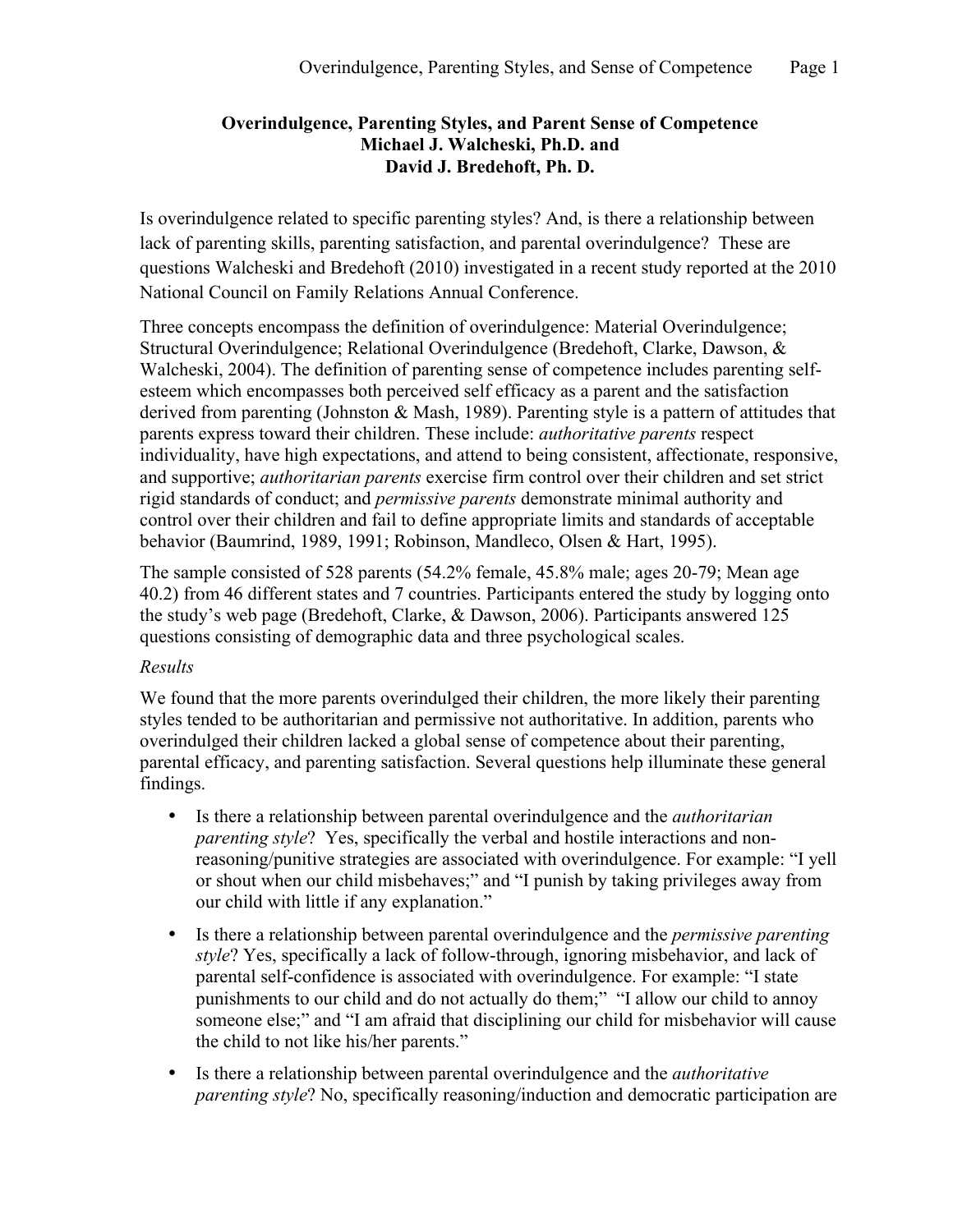not associated with overindulgence. For example: "I explain the consequences of the child's behavior" and "I take our child's desires into account before asking the child to do something."

• Is there a relationship between parental overindulgence and parent sense of competence? Yes, specifically a lower sense of parenting efficacy and lack of parenting satisfaction is associated with overindulgence. For example: "I meet my own personal expectations for expertise in caring for my child" and "I do not know why it is, but sometimes when I'm supposed to be in control, I feel more like the one being manipulated."

## *Implications*

Implications for parent and family life educators include (1) identifying overindulgence and the parenting styles associated with it; (2) remain attentive to normative and non-normative life transitions and stressors; (3) provide information and alternatives to corporal punishment through a variety of sources; and (4) guide parents toward authoritative parenting styles.

Specific objectives for parents:

- give expectations regarding behavior before children engage in an activity;
- give reasons why rules should be obeyed;
- help children understand the impact of their behavior;
- talk and reason with children when misbehavior occurs; and
- emphasize the reasons for rules.

## **References**

- Baumrind, D. (1991). The influence of parenting style on adolescent competence and substance use. *Journal of Early Adolescence*, *11*(1), 56-95.
- Baumrind, D. (1989). Rearing competent children. In W. Damon (Ed.), *Child development today and tomorrow* (pp. 349-378). San Francisco: Jossey-Bass.
- Bredehoft, D. J., Clarke, J. I., & Dawson, C. (2011). *How much is enough? Homepage*. Retrieved January 25, 2011, from http://www.overindulgence.info.
- Bredehoft, D. J., Clarke, J. I., Dawson, C., & Walcheski, M. J. (2004). *OVERINDULGENCE: Parental overindulgence Assessment Scale.* This scale is available from the lead author: C/O Concordia University – St. Paul, 275 Syndicate Street North, St. Paul, MN 55104; bredehoft@csp.edu.
- Johnston, C., & Mash, E. J. (1989). A measure of parenting satisfaction and efficacy. *Journal of Clinical Child Psychology*, *18*, 167-175.
- Robinson, C. C., Mandleco, B., Olson, S. F., & Hart, C. H. (1995). Authoritative, authoritarian, and permissive parenting practices: Development of a new measure. *Psychological Reports*, *77*, 819-830.